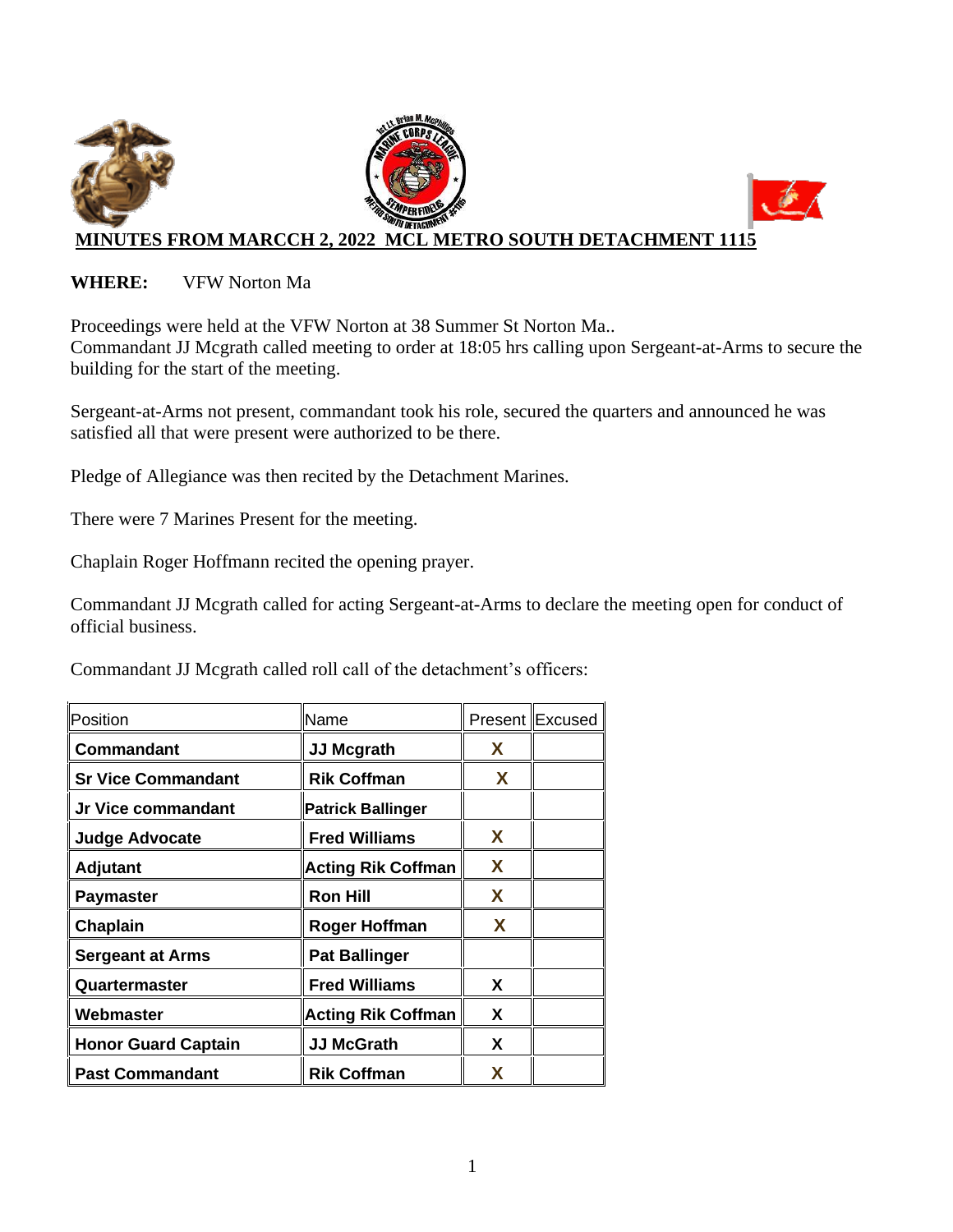# New Members

• No new members applications.

# Correspondence 7

• none

## Sickness 9

Jim Long, Joe Thompson and Jim Leonard to be checked on.

# Reports 6, 8, 10

.

- Minutes not available for Feb 2, 2022 because of no quorum
- Paymaster report available, balance \$2,944.15. motion made to accept subject to audit, Seconded and so moved unanimously.
- Chaplain mentioned rituals and honors.

## **OLD BUSINESS: Standing committees 11/12:**

#### HONOR GUARD

• Report made by Roger/JJ .

### QUARTERNASTER

• Report made by Fred

### Birthday Ball

• Some discussion on where to be held. Norton VFW available. Tabled till closer time.

### Scholarship

• No report.

### Fund Raiser

• No report

### **UNFINISHED BUSINESS 13:**

Motion to adjourn from business for nominations and voting, carried. Nominations made and accepted as follows:

| Commandant              | <b>JJ</b> Mcgrath    |
|-------------------------|----------------------|
| Seniore Vice Commandant | <b>Rik Coffman</b>   |
| Junior vice Commandant  | Pat Ballinger        |
| Judge Advocate          | <b>Fred Williams</b> |

Nominations closed